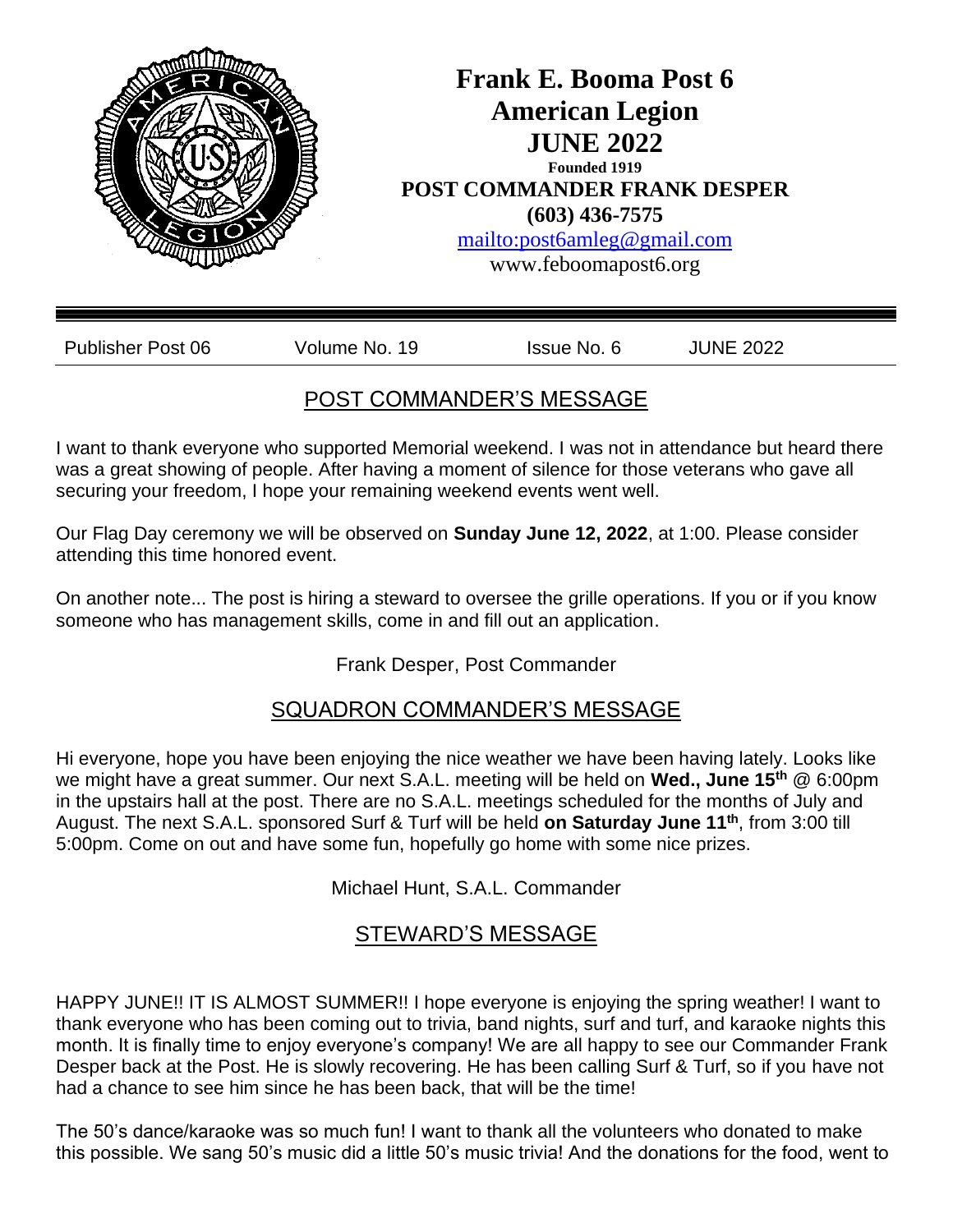help the Auxiliary's scholarships! And a huge thank you to our amazing DJ Darlene for all her help making this possible! She truly is a great supporter!

We will be having our Weekly **Surf & Turf, every Saturday from 3 pm to 5 pm.** Karaoke with DJ Darlene will be held (every 1st Friday and 3rd Saturday of the month**) Friday June 3rd** and **Saturday June 18th** from **7 pm to 11 pm.** The Band **3-WAY** will be playing **Saturday, June 4th**! **Magic Hat**  will be back to play on **Saturday, June 25th**. **Band Nights** are always playing from **7 pm to 11 pm.**  These bands are amazing, so please come on in and support the post, and enjoy some amazing music by talented bands!!

I would like to take this time to let everyone know that I will no longer be the Steward. I would like everyone to know that I enjoyed being a part of the Post 6 family! It has been almost 2 years since I started, and I was not sure if I was going be accepted into the Post 6 family, but I was and I felt the love! I appreciate all the help and patience and I am sorry I could not stay longer. But unfortunately; it is time for me to move forward. I made sure I set up bands for most of the year so please make sure you come to see them, who knows, you might see me here for a band night or karaoke night. I am not sure if they will continue with trivia night, but I hope someone takes over, because it is a really good time and fun night to get everyone together. I enjoyed getting to know everyone and you all have a special place in my heart! I wish everyone the best and hope everyone stays safe and healthy. Do not worry, I will still be around for meetings and to stop in to say hi from time to time. I will miss you all and will be in my thoughts! Thank you all again!

Sondra Cordero, Grille Steward

### PRESIDENT'S MESSAGE

Hello Ladies, Well, the weather is finally agreeable and lots of traffic will be on the roads regardless of gas prices. So, be careful and enjoy your summer. Our last meeting will be held **Thursday, June 9, 2022,** at 6:00 pm, We will just tie up the year and find out how we did at convention. I heard we won 3 awards. We will still have Surf and Turf throughout the summer as usual so we will still need volunteers. Remember it is only 2 hours a month. Our Grille and Post need our support so let us all do our part. I want to thank everyone who did volunteer this past year with fundraisers, S&T, shopping, and many other activities. New members are always welcomed so if someone you know is eligible to join, please get an application from the bartender or from a Unit officer. Any questions, please call me. Have a safe summer and do not forget to attend meetings.

Judi Fountas, Unit President